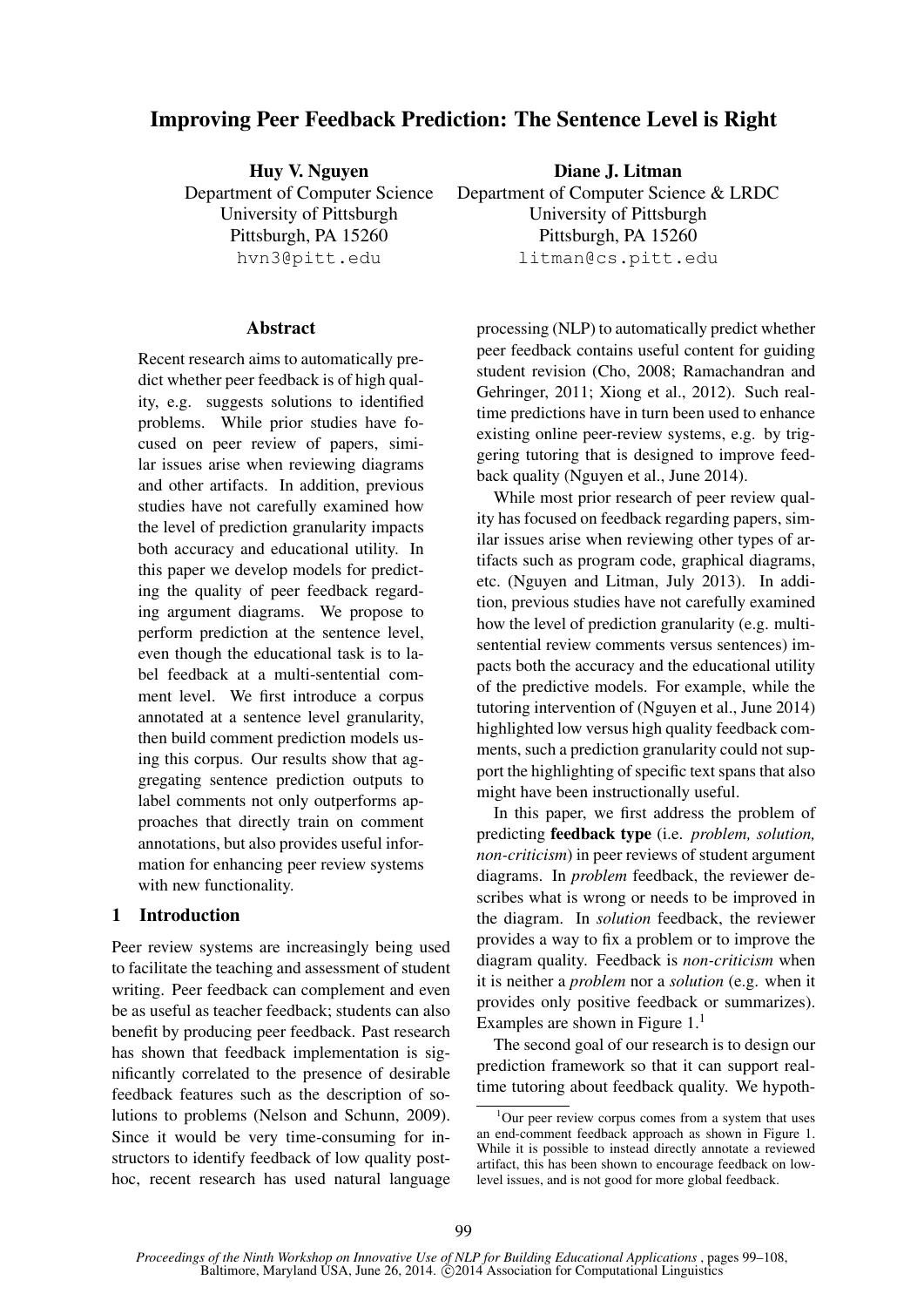

Figure 1: A mock-up interface of a peer review system where the prediction of feedback type triggers a system tutoring intervention. Left: three sample feedback comments including a *non-criticism* (top), a *solution* (middle), and a *problem* (bottom). Right-top: a system tutoring intervention to teach the student reviewer to provide a solution whenever a problem is mentioned. Right-bottom: possible student responses to the system's tutoring.

esize that using a student's own high-quality reviews during tutoring, and identifying the explicit text that makes the review high quality, will help students learn how to improve their lower quality reviews. To facilitate this goal, we develop prediction models that work at the sentence level of granularity.

Figure 1 presents a mock-up of our envisioned peer review interface. To tutor the student about solutions (figure right), the system uses live examples taken from the student's current review (figure left). Color is used to display the feedback type predictions: here a *non-criticism* is displayed in black, while the criticisms that are positive and negative examples of *solution* are displayed in green and red, respectively. In addition, to help the student focus on the important aspect of the (green) positive example, the sentence that actually specifies the solution is highlighted in bold.

This paper presents our first results towards realizing this vision. The contributions of our work are two-fold. First, we develop a sentence-level model for predicting feedback type in a diagram review corpus. While our peer review system works at the level of *feedback comments* (text of each box in Figure 1), we find it is more accurate to annotate and predict at finer-grained granularity levels, then use these predictions to infer the comment's feedback type. By introducing a

small overhead to annotate peer feedback, we created a phrase level-annotated corpus of argument diagram reviews. Our experimental results show that our learned prediction models using labeled sentences outperform models trained and tested at comment level. In addition, our models outperform models previously developed for paper rather than diagram feedback, and also show potential generality by avoiding the use of domainspecific features. Second, we demonstrate that our sentence-level prediction can be used to support visualizations useful for tutoring. Particular sentences that are predicted to express the comment's feedback type are highlighted for instructional purposes (e.g. the bold highlighting in Figure 1).

# 2 Related work

In instructional science, research has been conducted to understand what makes peer feedback helpful. At the secondary school level, Gielen *et al.* (2010) found that the presence of justification in feedback significantly improved students' writing performance. At the university level, Nelson and Schunn (2009) found that feedback on papers was more likely to be implemented when the feedback contained solutions or pinpointed problem locations. Lippman *et al.* (2012) found that similar feedback properties led to greater implementation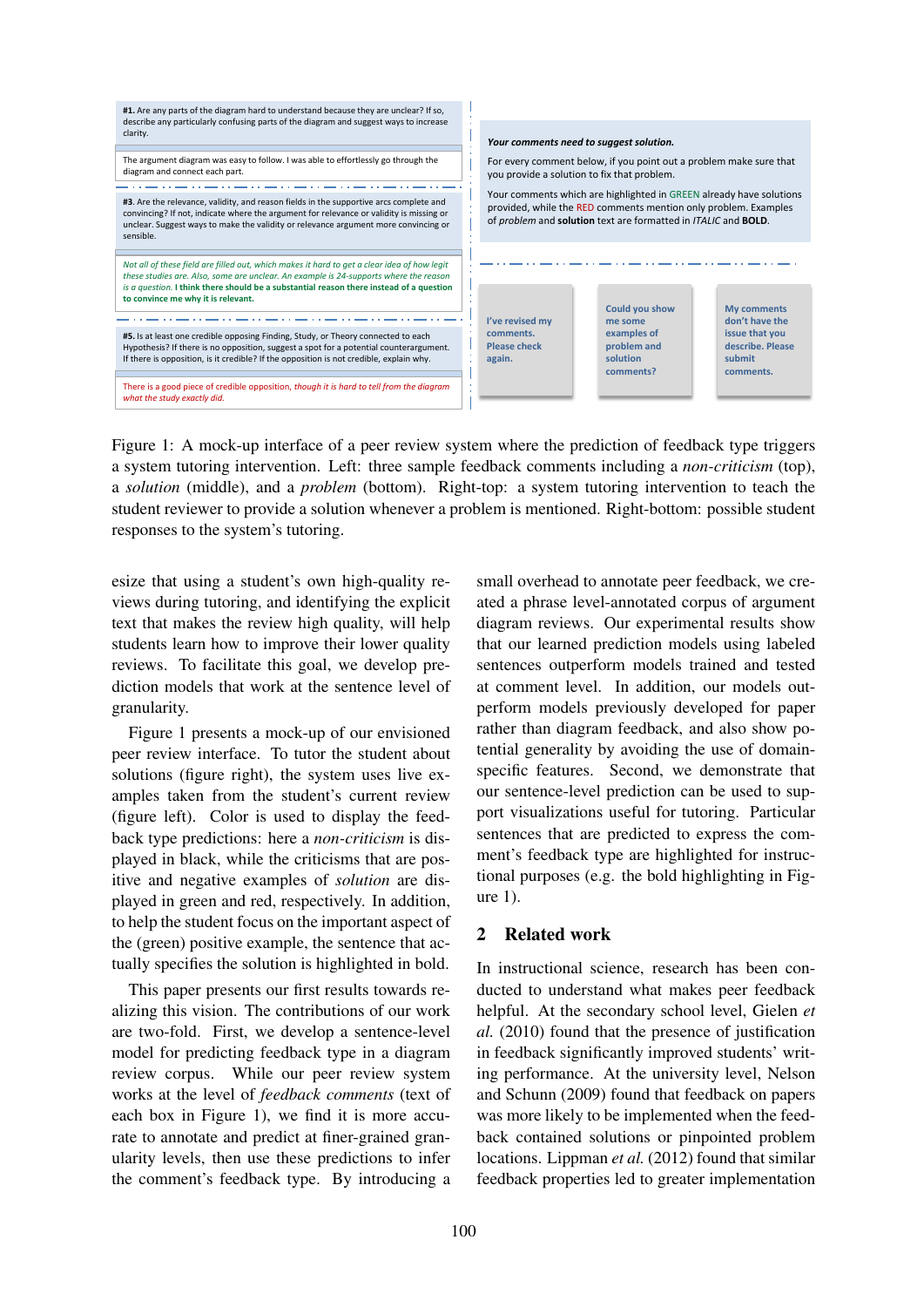of feedback on diagrams as well.

Building on such findings, researchers have begun to develop automated methods to identify helpful feedback. Cho (2008) was the first to take a machine learning approach. Peer feedback, i.e. comments, were manually segmented into idea units<sup>2</sup> and human-coded for various features including problem detection, solution suggestion, praise, criticism, and summary. Feedback was then labeled as helpful or not-helpful based on the presence of such features. The study showed that feedback could be classified regarding helpfulness with up to  $67\%$  accuracy using simple NLP techniques including ngrams and part-of-speech. Our work is different from (Cho, 2008) in that we focus on predicting particular feedback types (i.e. solution and problem) rather than helpfulness in general. Also, as the raw feedback to peer-review systems is typically at the comment-level, and being aware that idea-units are difficult to automatically segment, we instead predict at the sentence-level to make model deployment more practical.

Our work is more similar to (Xiong and Litman, 2010; Xiong et al., June 2010; Xiong et al., 2012), in which NLP and machine learning were used to automatically predict whether peer reviews of student papers contained specific desirable feedback features. Xiong and Litman used NLP-based features including paper ngrams, predefined keyword lists, and dependency parses to predict feedback type. For feedback of type criticism, they also developed models to further predict problem localization and solution. Following (Cho, 2008), Xiong and Litman evaluated their models on peer review data that had been manually segmented into idea units. As noted above, the difficulty of automatically segmenting raw comments into idea units makes deployment of such models less practical than our sentence-level approach. Also like Cho (2008), while their models predicted a label for each idea unit, the relevant text that led to the prediction was not identified. We will address this limitation by introducing a more fine-grained annotated corpus.

Regarding peer reviews of student argument diagrams rather than papers, Nguyen and Litman (July 2013) developed a rule-based algorithm for predicting feedback that contained localization text (e.g. "Hypothesis 4"). Their approach was to

first identify common words between a peer comment and its diagram, then classify phrases containing these words into different localization patterns. Although we similarly focus on diagram rather than paper feedback, our work addresses a different prediction task (namely, predicting feedback type rather than localization). We also use statistical machine learning rather than a rulebased approach, in conjunction with more general linguistic features, to allow us to ultimately use our models for papers as well as diagrams with minimal modification or training.

Outside of peer review, research has been performed recently to mine wishes and suggestions in product reviews and political discussion. Goldberg *et al.* (2009) analyzed the WISH<sup>3</sup> corpus and built wish detectors based on simple word cues and templates. Focusing on product reviews only, Ramanand *et al.* (2010) created two corpora of suggestion wishes (wishes for a change in an existing product or service) and purchasing wishes (explicit expressions of a desire to purchase a product), and developed rules for identifying wish sentences from non-wish ones. Both (Goldberg et al., 2009; Ramanand et al., 2010) created rules manually by examining the data. Although we hypothesize that wishes are related to solutions in peer review, our educational data makes direct application of product-motivated rules difficult. We thus currently use statistical machine learning for our initial research, but plan to explore incorporating expression rules to enhance our model.

Sub-sentence annotation has gained much interest in sentiment analysis and opinion mining. One notable work is (Wilson et al., 2005) in which the author addressed the problem that the contextual polarity (i.e. *positive*, *negative*, or *neutral*) of the phrase in which a word appears may be different from the word's prior polarity. We will also use a phrase-level annotation, as described below.

#### 3 Argument diagram review corpus

Diagramming software tools such as LASAD (Scheuer et al., 2010) are increasingly being used to teach student argumentation skills through graphical representations. Graphical argument environments typically allow students to create diagrams in which boxes represent statements and links represent argumentative or rhetorical relations. This helps students focus on abstract argu-

<sup>&</sup>lt;sup>2</sup>Cf. (Cho, 2008) "a self-contained message on a single piece of strength or weakness found in peer writing."

<sup>3</sup> http://www.timessquarenyc.org/nye/nye interactive.html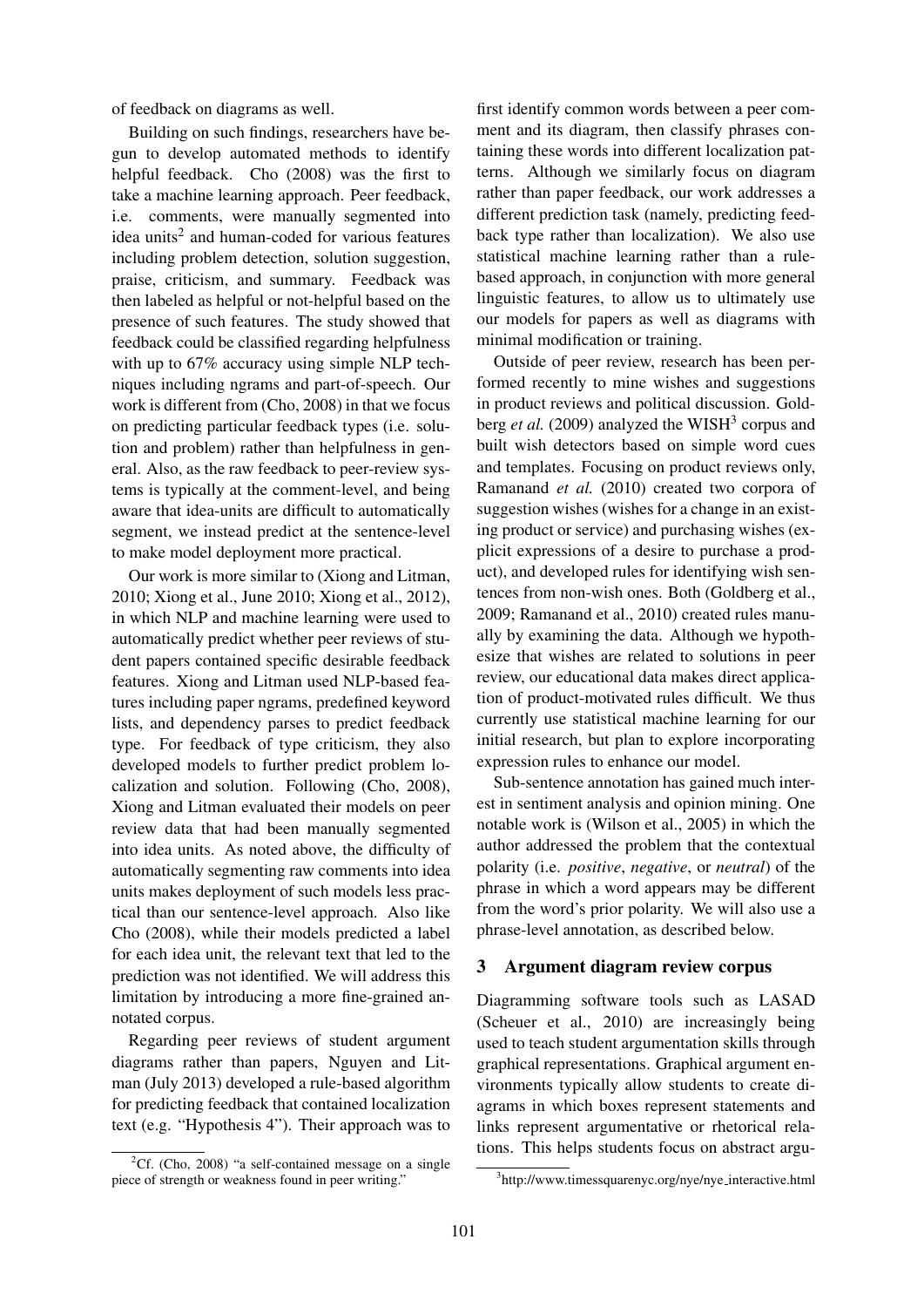

Figure 2: Part of a student argument diagram.

ment schemes before learning how to write argumentative essays. To further help students create good argument diagrams, it has recently been suggested that receiving and providing feedback on argument diagrams might yield useful pedagogical benefits (Falakmassir et al., July 2013), analogously to improving writing via peer review of papers.

Our corpus consists of a subset of comments from diagram reviews collected from nine separate sections of an undergraduate psychology course. Student argument diagrams were created using an instructor-defined diagram ontology. The diagram ontology defines five different types of nodes: *Current study, Hypothesis, Theory, Finding*, and *Study (for reference)*. The ontology also defines four different types of arcs that connect nodes: *Supports, Opposes, Part-of*, and *Undecided*. Figure 2 shows part of a student argument diagram that includes two studies, each of which supports a finding which in turn supports or opposes a hypothesis. In the course that generated our corpus, students first created graphical argument diagrams using LASAD to justify given hypotheses. Student argument diagrams were then distributed, using the SWoRD (Cho and Schunn, 2007) web-based peer-review system, to other students in the class for reviewing. Student authors potentially revised their argument diagrams based on peer feedback, then used the diagrams to write the introduction of associated papers. Diagram reviews consist of multiple written feedback comments in response

<IU> <Pr>*Not all of these field are filled out, which makes it hard to get a clear idea of how legit these studies are.*</Pr> $\langle$ NU>  $\langle$ IU> <Pr>*Also, some are unclear. An example is 24 supports where the reason is a question.*</Pr>  $\langle$ Sl $>$ I think there should be a substantial reason there instead of a question to convince me why it is relevant. $\langle S \rangle > \langle \text{IU} \rangle$ 

Table 1: Example of an annotated comment. Markers <IU>: idea unit, <Sl>: solution, <Pr> problem. Problem text is italic and solution text is bold for illustration purpose.

to rubric prompts, i.e. review dimensions. Student reviewers were required to provide at least one but no more than three comments for each of five review dimensions. Figure 1 shows three sample peer comments for three review dimensions (i.e. dimensions 1, 3 and 5).

Following prior work on peer review analysis (Lippman et al., 2012; Nguyen and Litman, July 2013), the first author composed a coding manual for peer reviews of argument diagrams. An annotator first segments each comment into idea units (defined as contiguous feedback referring to a single topic). Note that idea-unit segmentation is necessary to make coding reliable. We however do not exploit idea unit information for our current prediction tasks. Then the annotator codes each idea unit for different features among which *solution* and *problem* are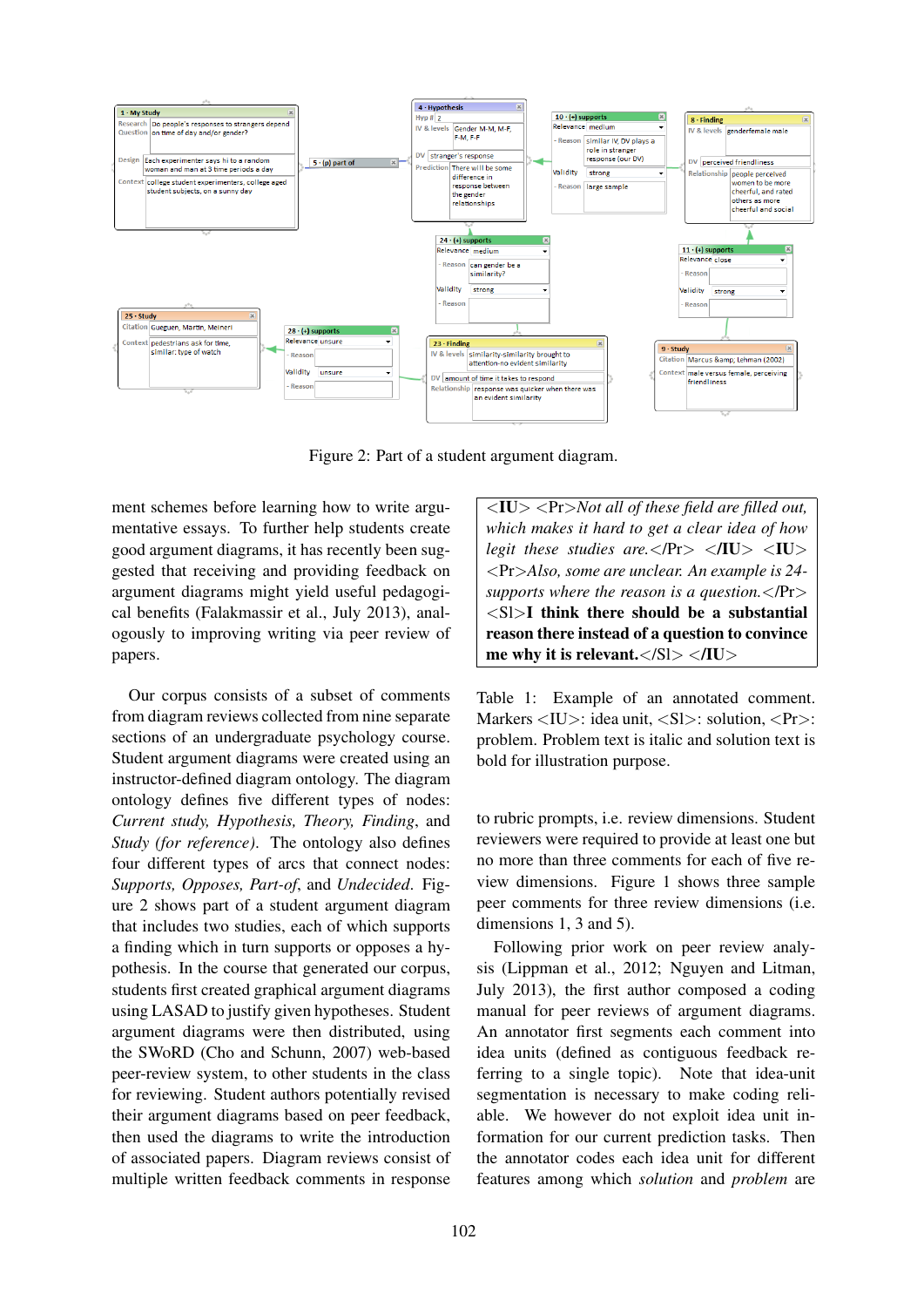| Label         | Number of comments |
|---------------|--------------------|
| Solution      | 178                |
| Problem       | 194                |
| Combined      | 135                |
| Non-criticism | 524                |
| Total         | 1031               |

Table 2: Comment label distribution.

the two labels used in this study. These labels are then used to assign a feedback type (i.e. solution, problem, combined, and non-criticism) to the comment as a whole. The comment is labeled Solution if at least one of its idea units presents a solution but no problem unit is explicitly present. If no solution idea is found, the comment is labeled Problem if at least one of its idea units presents a problem. The comment is labeled Combined if it has both solution and problem idea units, or Non-criticism if it does not have solution or problem. Non-criticism units can be praise, summary or text that does not express any idea, e.g. *"Yes, it is."* Table 1 shows an example annotated feedback comment that consists of two idea units. The first idea unit is about *empty fields*, and the second is about *reason is a question*. Based on the annotations shown, the comment as a whole has the label Combined.

We had one undergraduate psychology major annotate the 1031 comments in our corpus, yielding the label distribution shown in Table 2. The first author also annotated 244 randomly selected comments, solely to evaluate inter-coder agreement. The obtained agreement of comment labels was high, with accuracy 0.81 and kappa 0.74.

In addition to comment labeling, the annotator also highlighted $4$  text spans that explain the labels. The marked text span must either express solution or problem information but cannot express both. Therefore we require the annotator to highlight at the phrase (i.e. sub-sentence) level, and that each marked text must be completely within an idea unit. Generally speaking this requirement does not increase cognitive workload because annotators already have to read the comment and notice any solution or problem mentioned before labeling.

| Label    | <b>Sentence</b>                        |
|----------|----------------------------------------|
| Problem  | Not all of these field are filled out, |
|          | which makes it hard to get a clear     |
|          | idea of how legit these studies are.   |
| Problem  | Also, some are unclear.                |
| Problem  | An example is 24-supports where        |
|          | the reason is a question.              |
| Solution | I think there should be a substantial  |
|          | reason there instead of a question     |
|          | to convince me why it is relevant.     |

Table 3: Examples of labeled sentences extracted from the annotated comment.

| Category      | <b>Number of sentences</b> |
|---------------|----------------------------|
| Solution      | 389                        |
| Problem       | 458                        |
| Non-criticism | 1061                       |
| Total         | 1908                       |

Table 4: Sentence label distribution.

Although we asked the annotator to mark text spans which convey problem or solution information, we did not ask the annotator to break each text span into sentences. The first reason is that the problem or solution text might only be part of a sentence and highlighting only the informative part will give us more valuable data. Second, sentence segmentation can be performed automatically with high accuracy. After the corpus was annotated, we ran a sentence segmentation procedure using  $NLTK<sup>5</sup>$  to create a labeled corpus at the sentence level as follows. Each comment is broken into three possible parts: *solution* including all solution text marked in the comment, *problem* including all problem text, and *other* for noncriticism text. Each part is then segmented into sentences and each sentence is assigned the label of the part to which it belongs. It may happen that the segmented text is a phrase rather than a complete sentence. We consider such phrases as reduced sentential-like text, and we use the term *sentence(s)* to cover such sub-sentence forms, as well. Labeled sentences of the comment in Table 1 are shown in Table 3. After discarding empty sentences and those of length 1 (all of those are in the *non-criticism* category), there are 1908 sentences remaining, distributed as shown in Table 4.

<sup>4</sup>Highlighting was made possible using macros in Microsoft Word. Annotators select the text of interest, then click a button corresponding to the relevant label, e.g. problem.

<sup>5</sup>www.nltk.org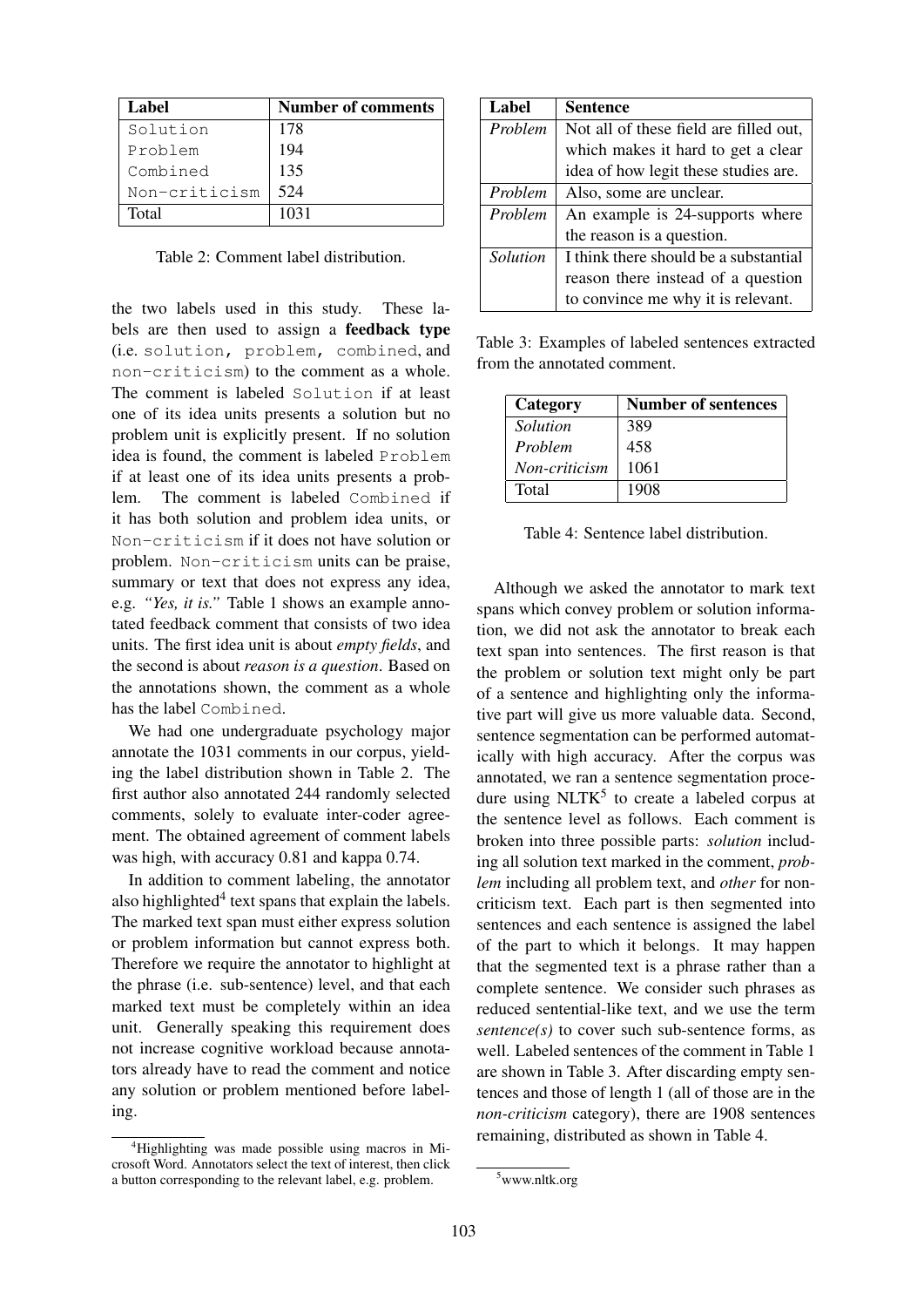### 4 Experimental setup

Sections 6 and 7 report the results of two different experiments involving the prediction of feedback types at the comment level. While each experiment differs in the exact classes to be predicted, both compare the predictive utility of the same two different model-building approaches:

- *Trained using comments* (CTRAIN): our baseline<sup>6</sup> approach learns comment prediction models using labeled feedback comments for training.
- *Trained using sentences* (STRAIN): our proposed approach learns sentence prediction models using labeled sentences, then aggregates sentence prediction outputs to create comment labels. For example, the aggregation used for the experiment in Section 6 is as follows: if at least one sentence is predicted as *Solution/Problem* then the comment is assigned *Solution/Problem*.

We hypothesize that the proposed approach will yield better predictive performance than the baseline because the former takes advantage of cleaner and more discriminative training data.

To make the features of the two approaches comparable, we use the same set of generic linguistic features:

- Ngrams to capture word cues: word unigrams, POS/word bigrams, POS/word trigrams, word and POS pairs, punctuation, word count.
- Dependency parse to capture structure cues.

We skip domain and course-specific features (e.g. review dimensions, diagram keywords like *hypothesis*) in order to make the learned model more applicable to different diagram review data. Instead, we search for diagram keywords in comments and replace them with the string "KEY-WORD". The keyword list can be extracted automatically from LASAD's diagram ontology. Adding metadata features such as comment and sentence ordering did not seem to improve performance so we do not include such features in the experiments below.

Following (Xiong et al., 2012), we learn prediction models using logistic regression. However, in our work both feature extraction and model learning are performed using the LightSide<sup>7</sup> toolkit. As our data is collected from nine separate sections of the same course, to better evaluate the models, we perform cross-section evaluation in which for each fold we train the model using data from 8 sections and test on the remaining section. Reported results are averaged over 9-fold cross validations. Four metrics are used to evaluate prediction performance. Accuracy (Acc.) and Kappa  $(\kappa)$ are used as standard performance measurements. Since our annotated corpus has imbalanced data which makes the learned models bias to the majority classes, we also report the Precision (Prec.) and Recall (Recl.) of predicting the minor classes.

# 5 Sentence prediction performance

We first evaluate models for predicting binary versions of the sentence labels from Table 4 (e.g. solution or not), as this output will be aggregated in our proposed STRAIN approach. The results of using sentence training (STr) and sentence testing (STe) are shown in the STR/STE row of Table 5. For comparison, the first row of the table shows the performance of a majority baseline approach (MAJOR), which assigns all sentences the label of the relevant major class in each prediction task. To confirm that a sentence-level annotated corpus is necessary to train sentence prediction models, a third approach that uses labeled comment data for training (CTr) but sentences for testing (STe) is included in the CTR/STE row. As we can see, STR/STE models outperform those of CTR/STE and MAJOR for all  $4$  metrics<sup>8</sup>. The comment versus sentence training yields significant differences for predicting *Problem* and *Criticism* sentences.

### 6 Three feedback type prediction tasks

In this experiment we evaluate our hypothesis that STRAIN outperforms CTRAIN by comparing performance on three feedback type prediction tasks at the comment level (derived from Table 2):

• *Problem v. Non-problem*. The *Problem* class includes problem and combined comments.

<sup>&</sup>lt;sup>6</sup>The use of comment-level annotations for training and testing is similar to (Nguyen and Litman, July 2013).

<sup>7</sup> http://ankara.lti.cs.cmu.edu/side/download.html <sup>8</sup>Note that  $\kappa$  in general, and precision and recall of minor classes, are not applicable when evaluating MAJOR.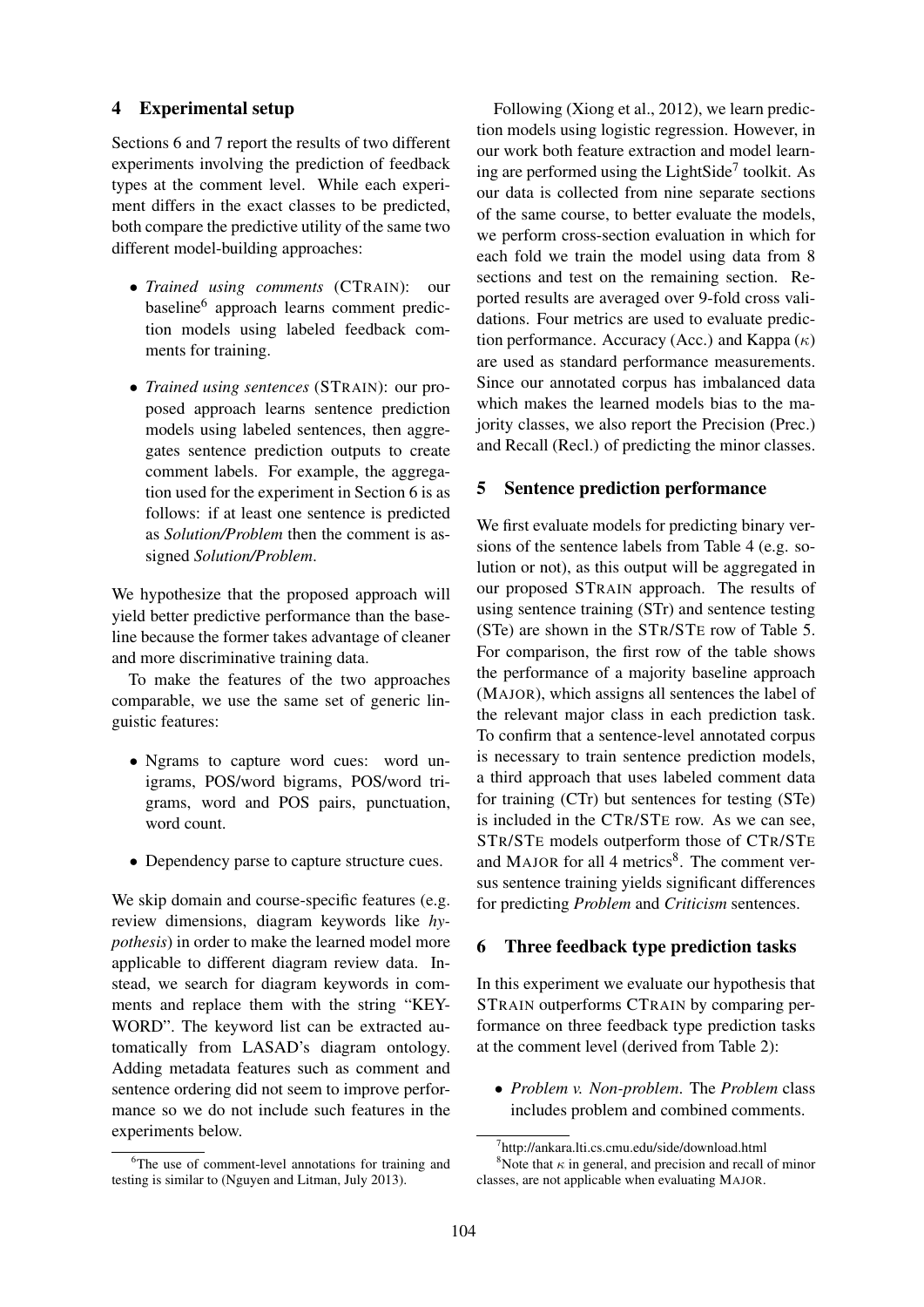|                          | <i>Solution</i> |                          |                          | Problem                  |                  |          |                          | Criticism                |      |          |       |                          |
|--------------------------|-----------------|--------------------------|--------------------------|--------------------------|------------------|----------|--------------------------|--------------------------|------|----------|-------|--------------------------|
| <b>Model</b>             | Acc.            | $\kappa$                 | Prec.                    | Recl. $\parallel$ Acc.   |                  | $\kappa$ | Prec.                    | Recl. $\parallel$        | Acc. | $\kappa$ | Prec. | Recl.                    |
| <b>MAJOR</b>             | 0.80            | $\overline{\phantom{0}}$ | $\overline{\phantom{0}}$ | $\overline{\phantom{0}}$ | 0.76             |          | $\overline{\phantom{0}}$ | $\overline{\phantom{a}}$ | 0.56 |          |       | $\overline{\phantom{0}}$ |
| CTR/STE $\parallel$ 0.87 |                 | 0.57                     | 0.70                     | 0.62                     | $\parallel$ 0.75 | 0.22     | 0.48                     | 0.29                     | 0.75 | 0.48     | 0.76  | 0.63                     |
| STR/STE                  | 0.88            | 0.61                     | 0.76                     | 0.63                     | 0.81             | 0.44     | 0.62                     | 0.51                     | 0.80 | 0.59     | 0.79  | 0.74                     |

Table 5: Prediction performance of three tasks at the sentence level. Comparing STR/STE to CTR/STE: *Italic* means higher with  $p < 0.05$ , **Bold** means higher with  $p < 0.01$ .

- *Solution v. Non-solution*. The *Solution* class includes solution and combined comments.
- *Criticism v. Non-criticism*. The *Criticism* class includes problem, solution and combined comments.

The two approaches are also compared to majority baselines (MAJOR) and a hybrid approach (HY-BRD) that trains models using labeled sentence data but tests on labeled comments.

As shown in Table 6, both MAJOR and HYBRD perform much worse than CTRAIN and STRAIN. We note that while HYBRD gives comparably high precision, its kappa and recall do not match those of CTRAIN and STRAIN. Comparing CTRAIN and STRAIN, the results confirm our hypothesis that STRAIN outperforms CTRAIN. The major advantage of STRAIN is that it only needs one correctly predicted sentence to yield the correct comment label. This is particularly beneficial for predicting problem comments, where the improvement is significant for 3 of 4 metrics.

As our evaluation is cross-section, folds do not have identical label distributions. Therefore we look at prediction performance for each of the nine individual sections. We find that the sentence level approach yields higher performance on all four metrics in six sections when predicting both *Solution* and *Problem* task, but only two sections for *Criticism*. For the *Criticism* task – where it is not necessary to exclusively differentiate between *Solution* and *Problem*, training prediction models using labeled sentences does not yield higher performance than the traditional approach.

Roughly comparing predicting at the sentence level (Table 5) versus the comment level (Table 6), we note that the sentence level tasks are more difficult (e.g. lower absolute kappas) despite an intuition that the labeled sentence corpus is cleaner and more discriminative compared to the labeled comment corpus. The observed performance disparity shows the necessity of developing better sentence prediction models, which we leave to future work.

#### 7 A case study experiment

To the best of our knowledge, (Xiong et al., June 2010; Xiong et al., 2012) contain the only published models developed for predicting feedback types. A comment-level solution prediction model has since been deployed in their peer review software to evaluate student reviewer comments in classroom settings, using the following 3 way classification algorithm<sup>9</sup>. Each student comment is classified as either a criticism (i.e. presents problem/solution information) or a non-criticism. The non-criticism comment is labeled *NULL*. The criticism comment is labeled *SOLUTION* if it contains solution information, and labeled *PROBLEM* otherwise.

To evaluate our proposed STRAIN approach in their practically-motivated setting, we follow the description above to relabel peer feedback comments in our corpus to new labels: *NULL, PROB-LEM*, and *SOLUTION*. We also asked the authors of (Xiong et al., 2012) for access to their current model and we were able to run their model on our feedback comment data. While it is not appropriate to directly compare model performance as Xiong *et al.* were working with paper (not diagram) review data, we report their model output, named PAPER, to provide a reference baseline. We expect the PAPER model to work on our diagram review data to some extent, particularly due to its predefined seed words for solution and problem cues. Our CTRAIN baseline, in contrast, trains models regarding the new label set using relabeled diagram comment data, with the same features and learning algorithm from the prior sections. The majority baseline, MAJOR, assigns all comments the major class label (which is now *NULL*).

Regarding our STRAIN sentence level ap-

<sup>&</sup>lt;sup>9</sup>Personal communication.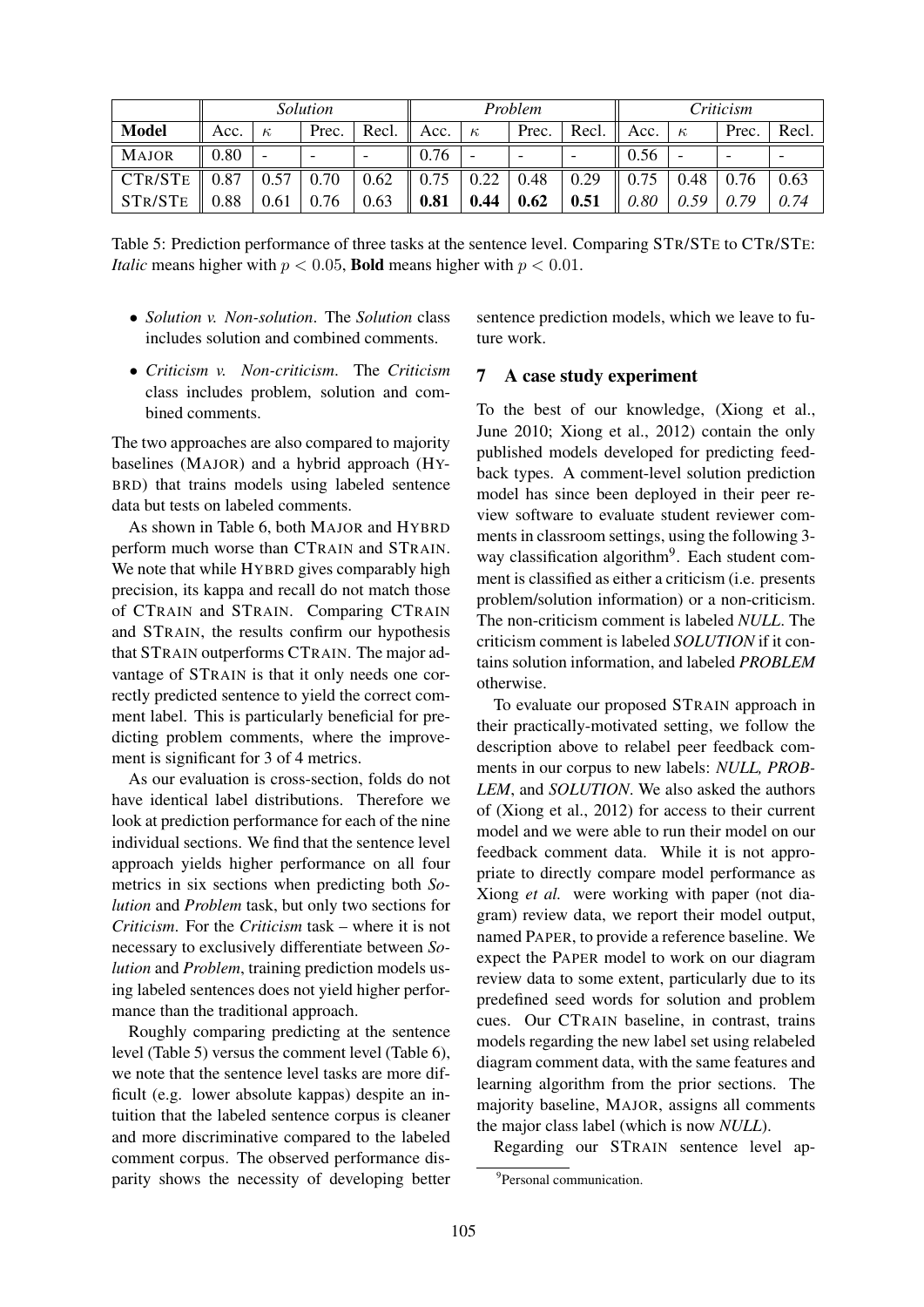|               | Solution |                |                          | Problem |      |                          |                          | Criticism |      |          |                              |       |
|---------------|----------|----------------|--------------------------|---------|------|--------------------------|--------------------------|-----------|------|----------|------------------------------|-------|
| <b>Model</b>  | Acc.     | $\kappa$       | Prec.                    | Recl.   | Acc. | $\kappa$                 | Prec.                    | Recl.     | Acc. | $\kappa$ | Prec.                        | Recl. |
| <b>MAJOR</b>  | 0.70     | $\overline{a}$ | $\overline{\phantom{a}}$ |         | 0.68 | $\overline{\phantom{0}}$ | $\overline{\phantom{a}}$ |           | 0.51 |          | $\qquad \qquad \blacksquare$ |       |
| <b>HYBRD</b>  | 0.82     | 0.52           | 0.87                     | 0.48    | 0.75 | 0.36                     | 0.68                     | 0.41      | 0.78 | 0.56     | 0.84                         | 0.68  |
| <b>CTRAIN</b> | 0.87     | 0.67           | 0.84                     | 0.71    | 0.76 | 0.43                     | 0.65                     | 0.55      | 0.83 | 0.66     | 0.85                         | 0.80  |
| <b>STRAIN</b> | 0.88     | 0.71           | 0.86                     | 0.74    | 0.81 | 0.55                     | 0.71                     | 0.66      | 0.85 | 0.70     | 0.84                         | 0.85  |

Table 6: Prediction performance of three tasks at comment level. Comparing STRAIN to CTRAIN: *Italic* means higher with  $p < 0.1$ , **Bold** means higher with  $p < 0.05$ .

1. For each sentence, label it *SOLUTION* if it is predicted as *Solution* by the *Solution* model. 2. For a predicted *Non-solution* sentence, label it *NULL* if it is predicted as *Non-criticism* by the *Criticism* model. 3. For a predicted *Criticism* sentence, label it *PROBLEM* if it is predicted as *Problem* by the *Problem* model.

4. For a predicted *Non-problem* sentence, label it *SOLUTION*

Table 7: Relabel procedure.

proach, we propose two aggregation procedures to infer comment labels given sentence prediction output. In the first procedure, RELABELFIRST, we infer new sentence labels regarding *NULL, PROB-LEM*, and *SOLUTION* using a series of conditional statements. The order of statements is chosen heuristically given the performance of individual models (see Table 5) and is described in Table 7. Given the sentences' inferred labels, the comment is labeled *SOLUTION* if it has at least one *SOLUTION* sentence. Else, it is labeled *PROBLEM* if at least one of its sentences is *PROB-LEM*, and labeled *NULL* otherwise. Our second aggregation procedure, called INFERFIRST, follows an opposite direction in which we infer comment labels regarding *Solution, Problem*, and *Criticism* before re-labeling the comment regarding *SOLUTION, PROBLEM*, and *NULL* following the order of conditional statements in the relabel procedure.

As shown in Table 8, the MAJOR and PAPER models perform much worse than the other three models. While the PAPER model has accuracy close to that of the other models, its kappa is far lower. Regarding the three models trained on diagram review data, the two sentence level models outperform the CTRAIN model. Particularly, kap-

| Model               | Acc. | к,   |
|---------------------|------|------|
| <b>MAJOR</b>        | 0.51 |      |
| <b>PAPER</b>        | 0.71 | 0.49 |
| <b>CTRAIN</b>       | 0.76 | 0.60 |
| <b>RELABELFIRST</b> | 0.79 | 0.66 |
| <b>INFERFIRST</b>   | 0.79 | 0.66 |

Table 8: Prediction performance of different approaches in a case study.

pas of the two sentence level models are either significantly higher (for INFERFIRST) or marginally higher (for RELABELFIRST) compared to kappa of CTRAIN. To further investigate performance disparity between models, we report in Table 9 precision and recall of different models for each class. The PAPER model achieves high precision but low recall for *SOLUTION* and *PROBLEM* classes. We reason that the model's seed words help its precision, but its ngram features, which were trained using paper review data, cannot adequately cover positive instances in our corpus. The two sentence level models perform better for the *PROBLEM* class than the other two models, which is consistent with what is reported in Table 6. Comparing the two sentence level models, INFERFIRST better balances precision and recall than RELABELFIRST.

# 8 The sentence level is right

The experimental results in the previous two sections have demonstrated that sentence prediction output helps improve prediction performance at the comment level. This supports our hypothesis that sentence prediction is the right level for enhancing peer review systems to detect and respond to multi-sentence review comments of low quality. In our labeled sentence corpus, each instance either expresses a solution, a problem, or is a noncriticism, so the data is cleaner and more discrim-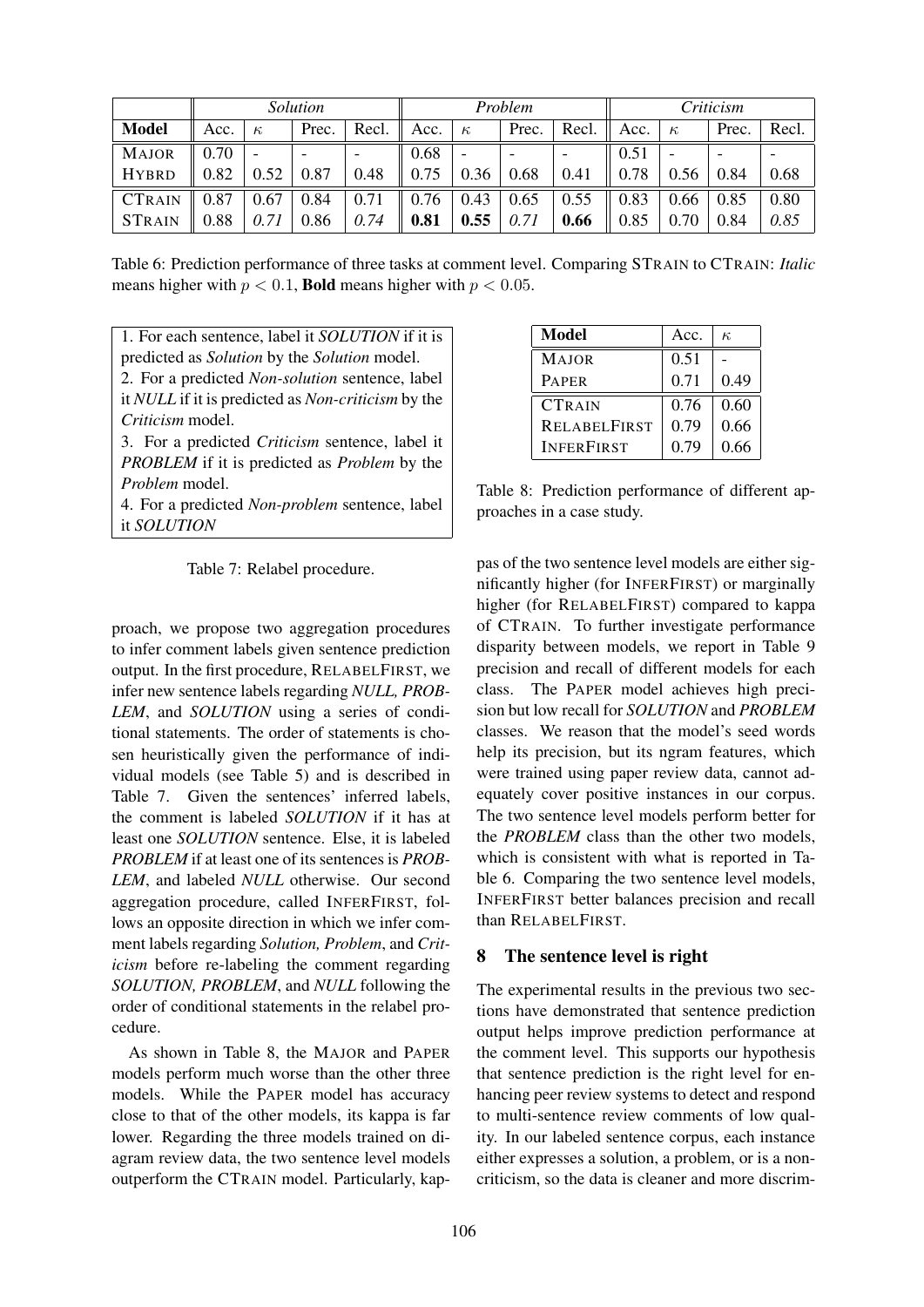|                     |       | <b>SOLUTION</b> | <b>PROBLEM</b> |       | <b>NULL</b> |       |  |
|---------------------|-------|-----------------|----------------|-------|-------------|-------|--|
| Model               | Prec. | Recl.<br>Prec.  |                | Recl. | Prec.       | Recl. |  |
| <b>MAJOR</b>        |       |                 |                |       | 0.51        | 1.00  |  |
| <b>PAPER</b>        | 0.81  | 0.62            | 0.58           | 0.29  | 0.70        | 0.92  |  |
| <b>CTRAIN</b>       | 0.84  | 0.75            | 0.55           | 0.41  | 0.78        | 0.90  |  |
| <b>RELABELFIRST</b> | 0.72  | 0.90            | 0.66           | 0.48  | 0.88        | 0.84  |  |
| <b>INFERFIRST</b>   | 0.75  | 0.86            | 0.61           | 0.55  | 0.88        | 0.84  |  |

Table 9: Precision and recall of different models in a case study.

inative than the labeled comment corpus. This is a nice property that helps reduce feature collocation across exclusive classes, *Problem vs. Solution* for example, which is a danger of training on feedback comments due to *Combined* instances. Moreover, our annotated comment corpus has solution and problem text marked at the sub-sentence level, which is a valuable resource for learning solution and problem patterns and linguistic cues.

Improving peer feedback prediction accuracy is not the only reason we advocate for the sentence level. We envision that the sentence level is the necessary lower bound that a peer review system needs to handle new advanced functionalities such as envisioned in Figure 1. Being able to highlight featured text in a peer comment is a useful visualization function that should help peer reviewers learn from live examples, and may also help student authors quickly notice the important point of the comment.

Sentence and phrase level annotation is made easy with the availability of many text annotation toolkits;  $B RAT^{10}$  (Stenetorp et al., 2012) is an example. From our work, marking text spans by selecting and clicking requires a minimal additional effort from annotators and does not cause more cognitive workload. Moreover, we hypothesize that through highlighting the text, an annotator has to reason about why she would choose a label, which in turn makes the annotation process more reliable. We plan to test whether annotation performance does indeed improve in future work.

### 9 Conclusions and future work

In this paper we present a sentence-level annotated corpus of argument diagram peer review data, which we use to develop comment-level predictions of peer feedback types. Our work is the first of its kind in building an automated feedback type assessment component for reviews of argument diagrams rather than papers. We have demonstrated that using sentence prediction outputs to label the corresponding comments outperforms the traditional approach that learns models using labeled comments. The improvement of using sentence prediction outputs is more significant for more difficult tasks, i.e. *Problem vs. Non-problem*, in which textual expression varies greatly from explicit to implicit. In a case study mimicking a real application setting to experiment with the proposed models, we achieved a similar verification of the utility of sentence models. Given our imbalanced training data labels and our avoidance of using domain-specific features, these first results of our two experiments are promising.

In these first studies, our models were trained using generic prediction procedures, e.g., using basic linguistic features without feature selection or tuning. Thus our next step is to analyze prediction features for their predictiveness. We also plan to incorporate human-engineered rules for solution and problem text. We aim to improve performance while keeping feature generality. An interesting experiment we may conduct is to test our learned models on paper review data to evaluate performance and generality in an extreme setting.

#### Acknowledgments

This work is supported by NFS Grant No. 1122504. We are grateful to our colleagues for sharing the data. We thank Kevin Ashley, Wencan Luo, Fan Zhang, other members of the Argument-Peer and ITSPOKE groups as well as the anonymous reviewers for their valuable feedback.

### References

Kwangsu Cho and Christian D. Schunn. 2007. Scaffolded writing and rewriting in the discipline: A web-based reciprocal peer review system. *Computers and Education*, 48(3):409–426.

<sup>10</sup>http://brat.nlplab.org/